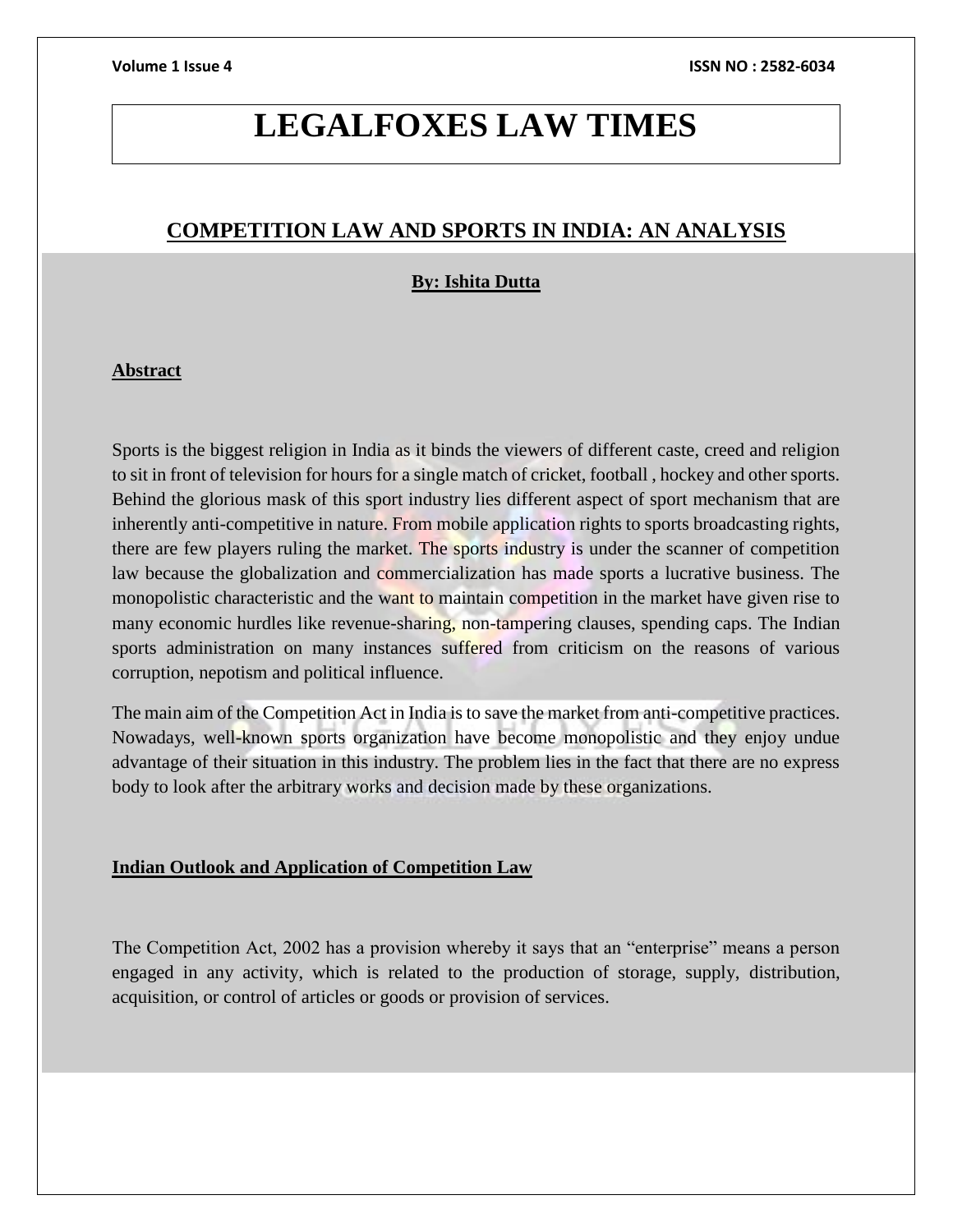Section 2(1) of the act talks about "person" and the sporting coalition can be planned under this definition because they are eligible as, "an association of persons or a body of persons, whether included or not, in India or exterior to India" as per S.2 (l) (v) of the Act.<sup>1</sup>

According to different TRP reports and revenues generated thereafter suggested that cricket in India is the highest level of entertainment according to the CCI. The amalgamation of private bodies with sports and entertainment witnessed a huge rise in the number of new genre of playing the sport while making it a distinct market in itself. The CCI considers relevant market as a market which has a reference with the relevant product market or relevant geographic market or both. There exists three main machineries to decide a market and that includes a producer on the supply side, consumer on the demand side and underlying product or service that is produced.

The CCI (Competition Commission of India) after allowing quite a few factors like the infrastructural use, control over infrastructure, , controlling players , controlling sports in the nation and entry or exit of players/leagues/ bodies into cricket association made the CCI come to this conclusion that BCCI was in a dominant position in the relevant market. The CCI studied the regulatory powers of the BCCI and was sure of the monopoly of BCCI. CCI also opined that the monopolistic nature is a natural result of the pyramid structure of the sports federation. The CCI examined the conditions of the IPL media rights conformity. The agreement contained a provision which stopped the BCCI's regulatory powers, warning it from organizing, sanctioning, supporting and identifying any other domestic Indian T20 competition which can give competition to IPL. The agreement was entered into for 10 years creating an entry blockage for other entities to enter the market for 10 years. The CCI confirmed that it was in violation of Section  $4(2)$  (c) of the Act.

# **Applicability of Competition Law**

The king of sports in India is cricket, but several other sports like football, hockey, badminton etc. are gaining popularity day by day with large number of corporates investing in sponsorship and creating brand name and some overtaking popular foreign clubs to attract a huge number of young audience. IPL clearly proves the commercial feasibility it has gained, endorsement and broadcasting rights for league and club sports. It continues to be a success till date.

Sports in domestic position or in international level are prepared in a pyramid structure, where a definite sport is governed by a single International Federation (IF) with many NSFs under the umbrella of it. The IF is generally linked with the regulatory process which is laying down rules of sport, conditions for playing etc. The IF also lays down the annual calendar of that sport with the organization of international championships and other events. The importance of the pyramid structure and the risk associated to the sport due to the association of various sports federation has been recognized by IOC and have been taken message of in the European's Commission of Helsinki Report and the White Paper on sport. Strict control, integrity and tight control over

 $\overline{\phantom{a}}$ 

<sup>&</sup>lt;sup>1</sup> The Competition Act,  $s2(1)$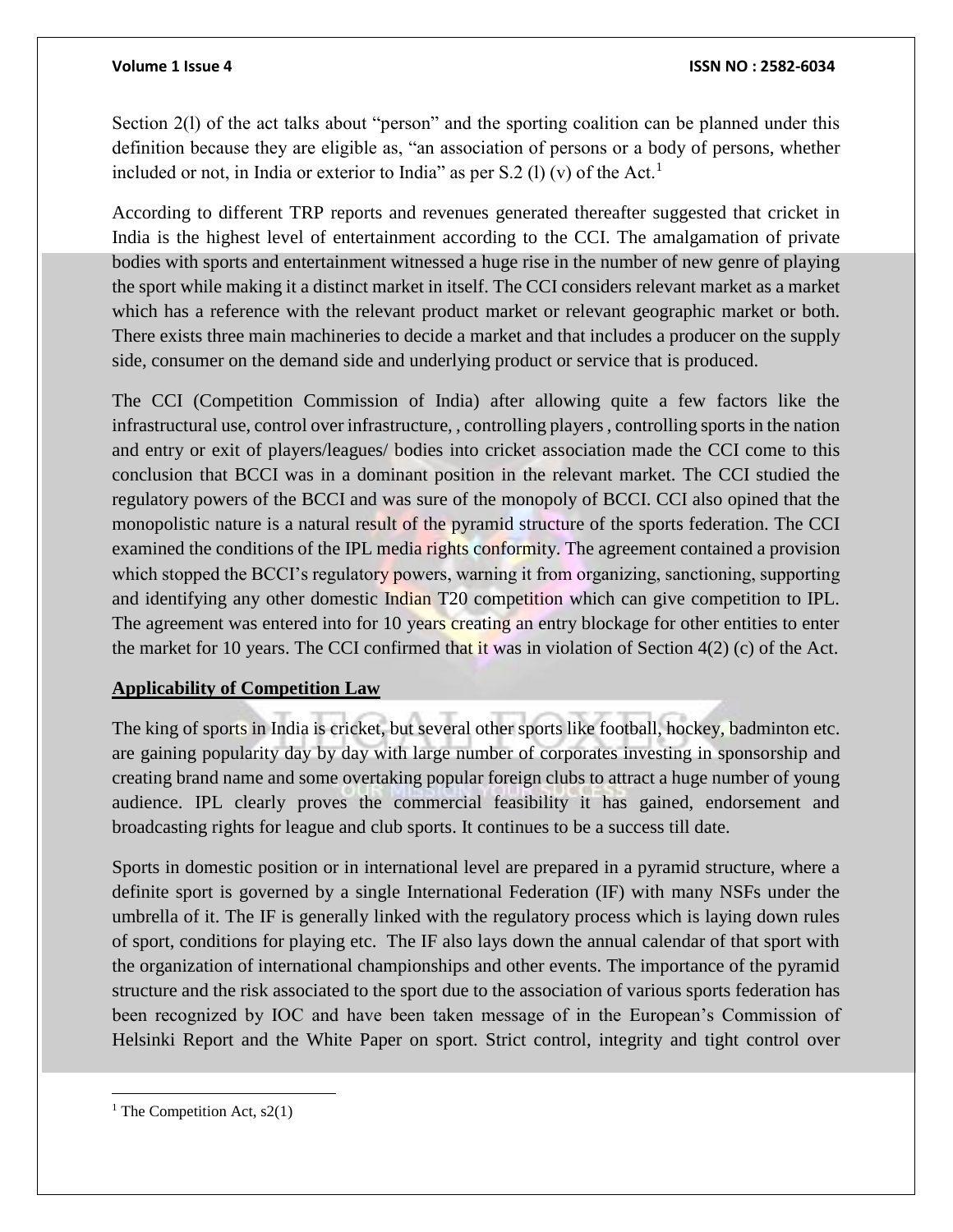regulations ensure non-discriminatory rules are applied to the sports across the world. It also includes actions like deferral, fines, bans etc. as to uphold the spirit of sports in the structure.

The directions of the Delhi High Court to the Competition Commission of India to look into the matters of All India Chess Federation for preventing its players to play in tournaments outside its arena, BCCI's sanction on the Indian Cricket and the conduct of World Series of Hockey by Indian Hockey Federation falls within the domain of IF/NSF.

Pious sporting culture like laying down the rules and regulations of sport, defining the size and weight of the ball and dimensions of the field which is to be used for playing shall be excluded from the ambit of competition law. If the regulatory power of the NSF/IF are used to garner commercial and financial benefit would fail to fall within the ambit provided the mentioned conditions are fulfilled:

A) The agreements must be anti-competitive in character i.e, they should not cause adverse effect on competition.

B) That they are not using their leading position and are not imposing unfair or arbit conditions.

These parameters are satisfied when a specific rule though restricting competition has a public objective and this objective can be achieved if the restrictive rules are applied properly in the domestic and global level.<sup>2</sup>

# **Broadcasting Rights**

j

"Sports is …particularly attractive to… commercial operators whether as a part of a general entertainment channel or specialist channels. Audience ratings can be very high for certain events, and are also popular with commercial sponsors."

Competition dealing with the sale and attainment of sports media rights are made of three important features:

A) Various revolution in the market of media with the progression of new technological advancements.

B) Handful powerful players who will be in the race for rare and valuable sporting rights. In Upstream Market, the new right owners who are the associations and clubs sell rights of sports events to sports right mediators or to retailers. The Downstream Transmission Markets includes

<sup>2</sup> Gazala Parveen, Role of competition law in sports commercialization in India (Oct.25.2019), <https://blog.ipleaders.in/competition-law-sports-commercialization/>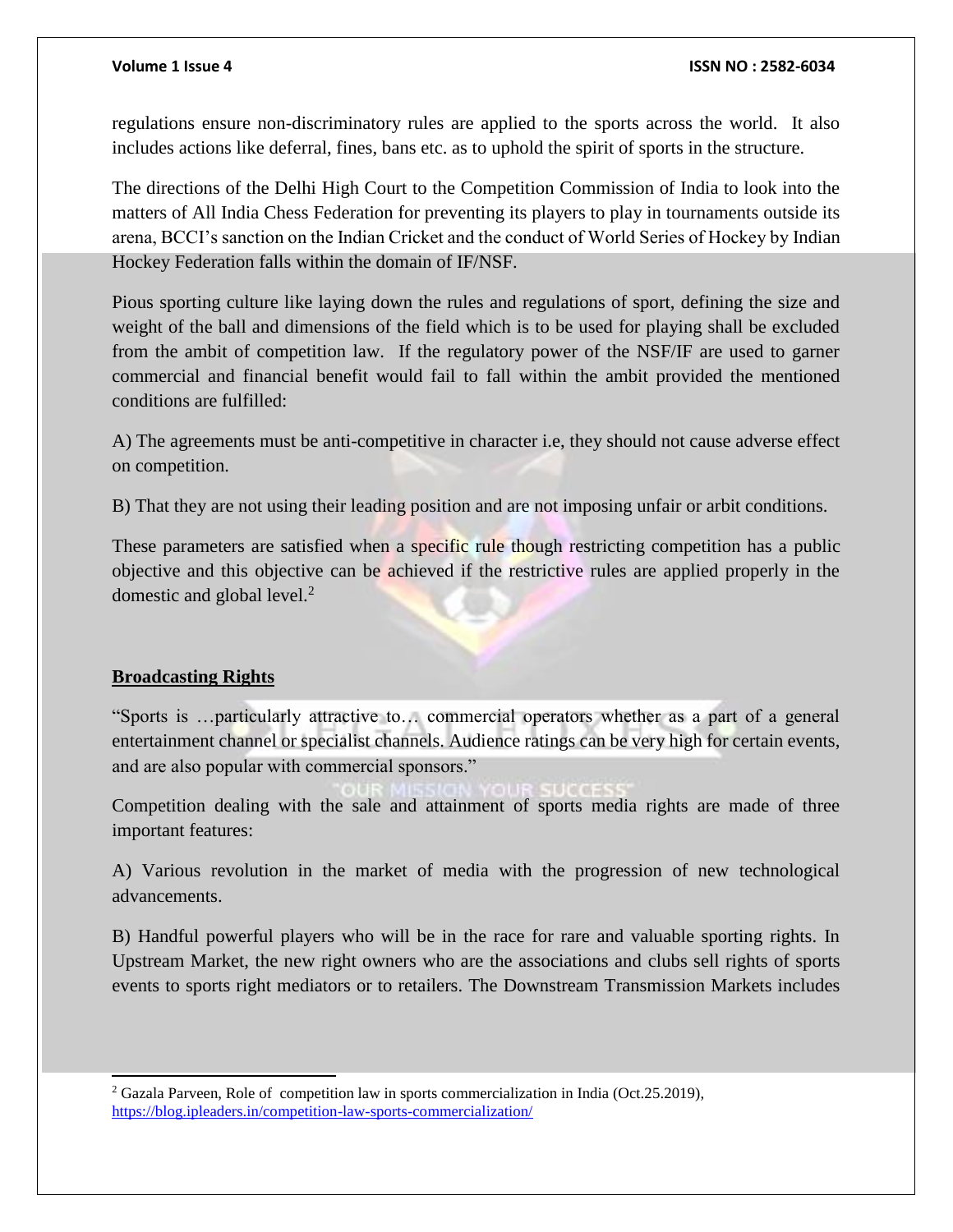j

### **Volume 1 Issue 4 ISSN NO : 2582-6034**

the last stage of the value chain which covers various provisions of sports media services to consumers.

C) Sports Media Service are lucrative when broadcasted live as the value of the decision diminishes once the viewer gets to know about the result.

In accordance with international scenario, on the joint sale of media rights the Commission has put forward the main principles in UEFA Champions League, the FA Premium League and Bundesliga decisions. The Commission accepted the selling of sports media rights by football associations on behalf of the football clubs, provided certain definite parameters be fulfilled. These parameters include the selling of sports media rights through open and transparent process, breaking down of rights into different packages to allow unusual types of competition to receive rights. $3$ 

### **Blocking of Players and Competition**

In various sports league, there remains a competition between clubs to sign a particular player subject to the regulations imposed by the league or by mutual agreement. Rules that are levied often block opposition for players. It includes a reserve list, whereby clubs shall not bid for players even after the expiry of the contract; the player can either re-sign with his prior employer or he can opt for other service.

Teams under normal circumstances select in reverse order or finish from the previous season. Recently a trend has been introduced which is known as club salary clubs, which stops a club from going into competition for players when its total payroll for players increases from a specified amount, a certain amount of luxury tax is provided on payrolls that exceed a certain given amount, in turn making it more costly for high-payroll teams to be in the competition for the service of players. There are some leagues which employ individual player salary caps that put a bar on the amount a player can get based on the service he has provided within the league or his prior salary. The sure and subsequent effect of the imposition of restraint of players by clubs is lower amount of salaries for players. This means that where is a transfer of wealth from players to clubs. If the salary restraint is too rigid, then it can affect the player's investment in training and in turn can damage the quality of sports. The main objective of competition law is to protect consumers and promote competence, but these rules can place players inefficiently in teams.

Labor restraints which are imposed by leagues which possess the monopsony power can very well exploit players by putting a bar on competitive bid to amounts which are lower than what the

<sup>&</sup>lt;sup>3</sup> Isha Bhalla, Sports and Competition Law, Grant of Exclusive Broadcasting Rights, (Oct.25.2019), <http://citeseerx.ist.psu.edu/viewdoc/download?doi=10.1.1.398.6648&rep=rep1&type=pdf>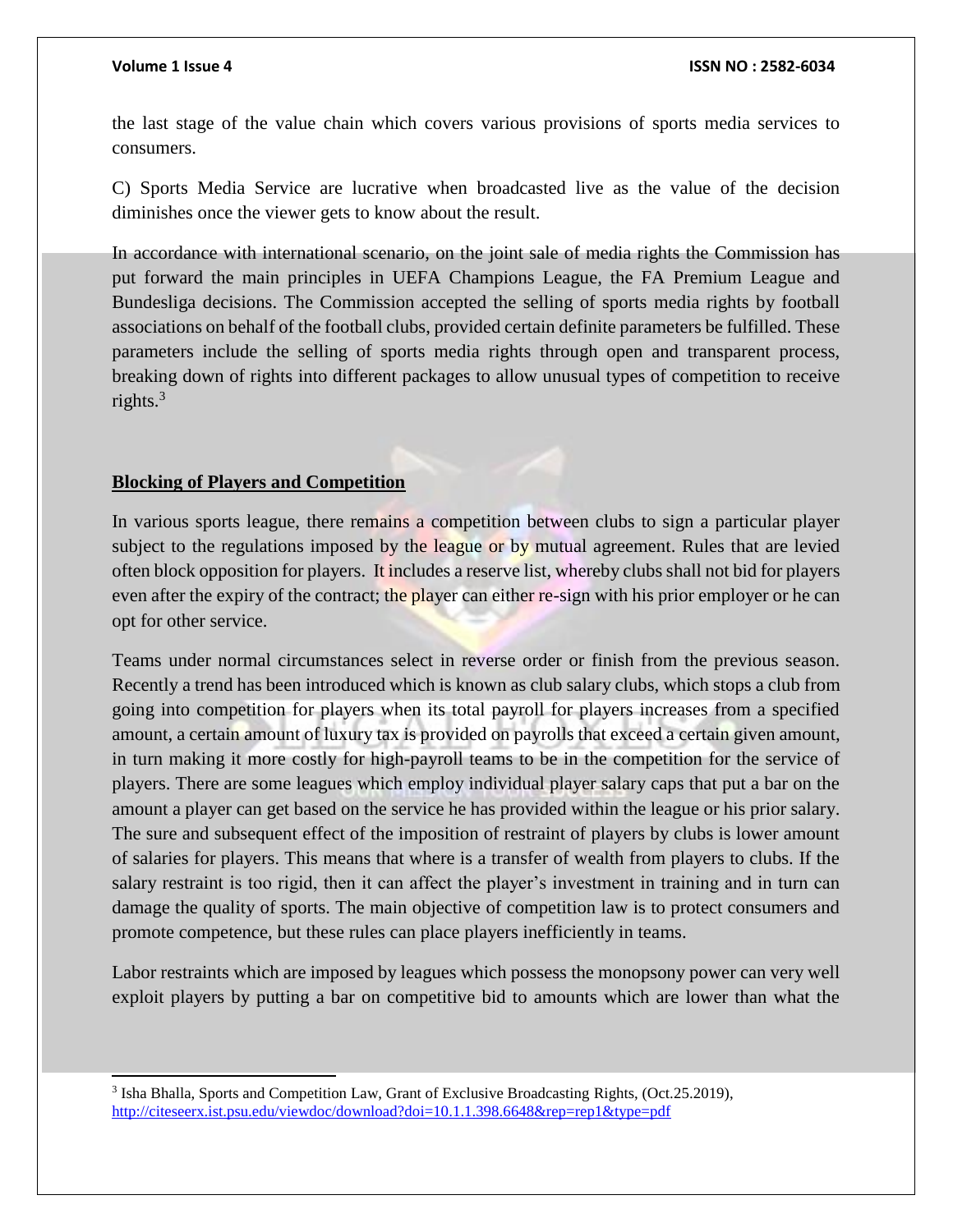### **Volume 1 Issue 4 ISSN NO : 2582-6034**

market would bear. There are three jurisdictions which are taken into consideration for restraining a player:

A) To get better competitive balance.

B) Club investment recovery in player development

C) Achieving 'cost certainty' for clubs.

Competition law puts a stop to unnecessary restraints, can be employed simply to protect consumers and players against unnecessary labor restraints.<sup>4</sup>

# **IPL and Hockey India Scenario**

The competition act after coming into force in 2009, many high- profiles problems related to business of sports have been decided by the competition regulators in India. Famous sports like cricket, hockey , football, badminton, kabaddi in the last decade has given rise to many controversies on rights of media, player restriction have raised doubts and questions on violations of Section 3, which restricts anti-competitive agreements and Section 4 which restricts abuse of dominance of the Competition Act.

The first news breaking intervention of the CCI was done in the case of Indian Premier League (IPL) when it was discovered that the representation presented by the Board for Control of Cricket in India (BCCI) in the IPL Media Rights agreement that took place between the broadcasters that it will not organize, recognize or support any other rival Indian T20 competition shall amount to abuse of dominance.

Another high- profile case pertains to a complaint filed by Dhanraj Pillay, former Indian hockey player, against Hockey India (HI),claimed that the conditions which were restrictive in nature imposed by HI through its revise Code of Conduct( CoC) Agreement with the players , on taking part in un-sanctioned private professional leagues. The CCI was of the opinion that HI was in a position of dominance, it had neither abused nor entered into any anticompetitive agreement with the players. CCI found no violation to the Competition Act, but HI was asked to set up an effective internal system which includes selection of team, forming rules of the sport etc.<sup>5</sup>

### 4 Id At.18

 $\overline{a}$ 

<sup>5</sup> Rishika Mendiratta, A take on India's emerging competition law jurisprudence: Deciphering India's leading sports cases (Oct.25.2019)[, https://kheladhikar.com/2018/08/25/a-take-on-indias-emerging-competition-law](https://kheladhikar.com/2018/08/25/a-take-on-indias-emerging-competition-law-jurisprudencedeciphering-indias-leading-sports-law-cases-part-2/)[jurisprudencedeciphering-indias-leading-sports-law-cases-part-2/](https://kheladhikar.com/2018/08/25/a-take-on-indias-emerging-competition-law-jurisprudencedeciphering-indias-leading-sports-law-cases-part-2/)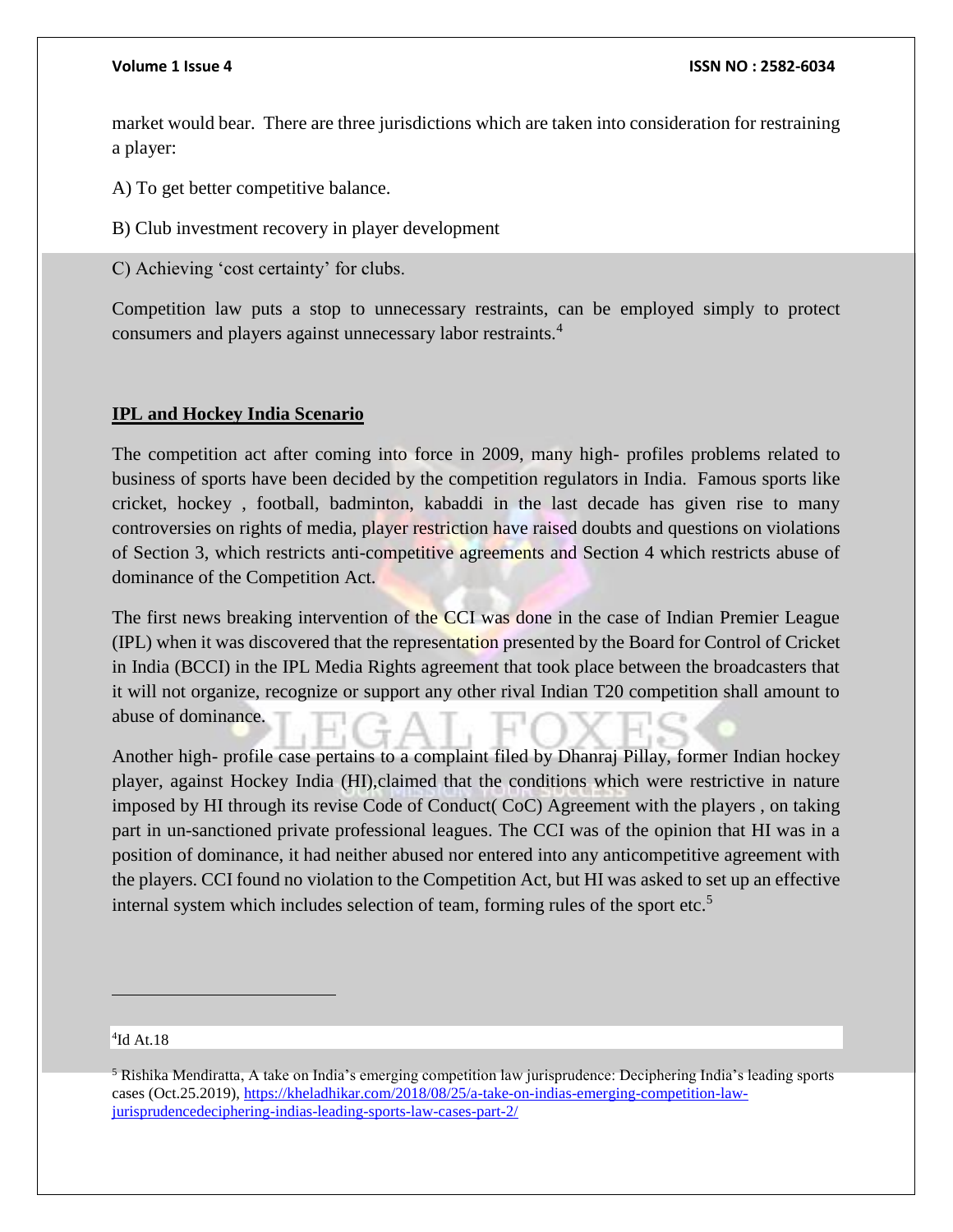# **Recent Decisions**

The recent decision opened the doors for the principles that was laid down in the Dhanraj Pillay and IPL cases, it further clarified the standard and scope for scrutiny to sporting bodies.

# **All India Chess Federation**

One of the earliest complaint was filed against the AICF in the AICF case. This is a very special case as it emerged from the decisions of Delhi High Court in 2011 in a writ petition that had directed the High Court to direct the Ministry of Youth Affairs and Sports and the AICF not to ban or threaten to ban chess players who had associated with the enemy body, Chess Association of India (CAI). The AICF had written to the international governing body for chess to do away with the ELO ratings of diverse players and had banned for four players for participating in unofficial competitions organized by CAI. The High Court instead asked the CCI to do enquiry pertaining to the contravention of the Competition Act.

In the order of July 2018, the CCI was of the opinion that the result of participation in any unauthorized events as per Clause (z) of the AICF Code of Conduct for the players are very rigid since it imposes life ban and there is no provision for the players to be heard. Further, it was provided that neither the byelaws nor the constitution of AICF has defined what constitutes an unauthorized tournament.

Thus, the commission in a conclusion decided that the rules and regulations imposed by AICF for taking part in non- approved tournaments possessed the objective as well as the effect of restraining free movement of chess players, thereby, restricting the entry of potential organizers.

EGAL FOXI

# **Indian Cricket League**

This complaint was filed by the proprietors of the Indian Cricket League (ICL) against the BCCI body in 2013. ICL is a privately- owned league. They put allegations on BCCI stating that the former imposed a number of restrictions on the latter as BCCI viewed ICL as a rival. The restrictions include player ban, directions to entities to terminate employment of players who were associated with ICL.

The CCI in this case, ruled that the BCCI enjoys a dominant position in the relevant market of organization of cricket teams in India and had discarded the complaint from participation in the market by not recognizing ICL. From bidding for the broadcasting right for IPL, CCI observed the nature of limit that was imposed against the company which ran ICL and the changes made in the eligibility condition were purposely imposed to prevent that company from bidding for rights